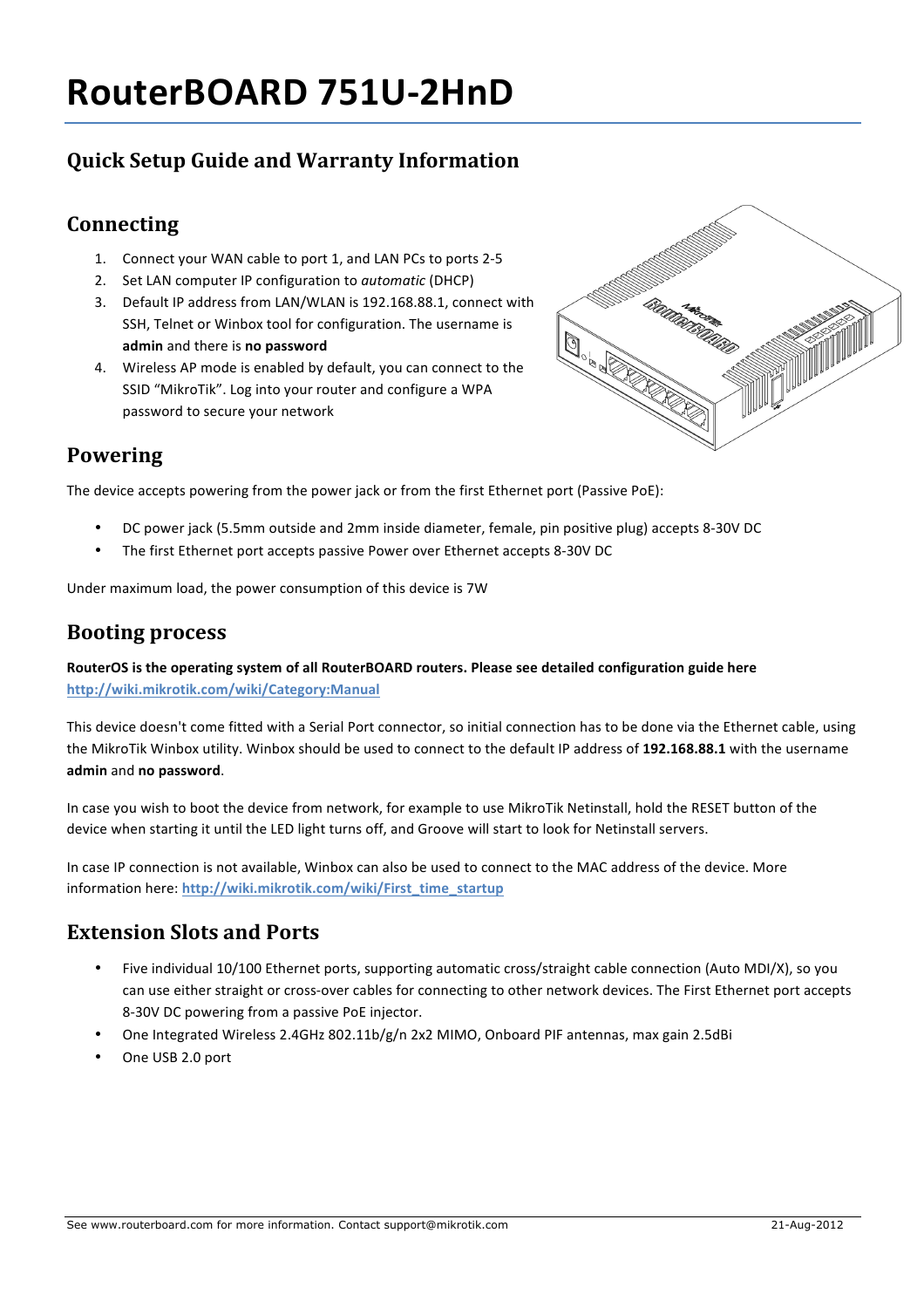#### **Buttons and Jumpers**

- RouterOS reset jumper hole (on the bottom of case) resets RouterOS software to defaults. Must short circuit the metallic sides of the hole with a screwdriver and boot the device. Hold screwdriver in place until RouterOS configuration is cleared.
- RouterBOOT reset button (RESET, front panel) has two functions:
	- o Hold this button during boot time until LED light starts **flashing**, release the button to reset RouterOS configuration (same result as with RouterOS reset hole)
	- o Hold this button during boot time longer, until LED turns off, then release it to make the RouterBOARD **look for Netinstall servers.**

#### **Operating System Support**

Currently tested operating system is MikroTik from version v5

### **Copyright and Trademarks.**

Copyright MikroTikls SIA. This manual contains information protected by copyright law. No part of it may be reproduced or transmitted in any form without prior written permission from the copyright holder. RouterBOARD, RouterOS, RouterBOOT and MikroTik are trademarks of MikroTikls SIA. All trademarks and registered trademarks appearing in this manual are the property of their respective holders.

Hardware. MikroTik warrants all RouterBOARD series equipment for the term of one year from the shipping date to be free of defects in materials and workmanship under normal use and service, except in case of damage caused by mechanical, electrical or other accidental or intended damages caused by improper use or due to wind, rain, fire or other acts of nature.

To return failed units to MikroTik, you must perform the following RMA (Return Merchandise Authorization) procedure. Follow the instructions below to save time, efforts, avoid costs, and improve the speed of the RMA process.

- 1. If you have purchased your product from a MikroTik Reseller, please contact the Reseller company regarding all warranty and repair issues, the following instructions apply ONLY if you purchased your equipment directly from MikroTik in Latvia.
- 2. We do not offer repairs for products that are not covered by warranty. Exceptions can be made for RB1000 series.
- 3. Out-of-warranty devices and devices not covered by warranty sent to Mikrotikls will be returned to the sender at sender's cost.

#### RMA Instructions are located on our webpage here: http://rma.mikrotik.com

**Manual**. This manual is provided "as is" without a warranty of any kind, expressed or implied, including, but not limited to, the implied warranty of merchantability and fitness for a particular purpose. The manufacturer has made every effort to ensure the accuracy of the contents of this manual, however, it is possible that it may contain technical inaccuracies, typographical or other errors. No liability is assumed for any inaccuracy found in this publication, nor for direct or indirect, incidental, consequential or other damages that may result from such an inaccuracy, including, but not limited to, loss of data or profits. Please report any inaccuracies found to support@mikrotik.com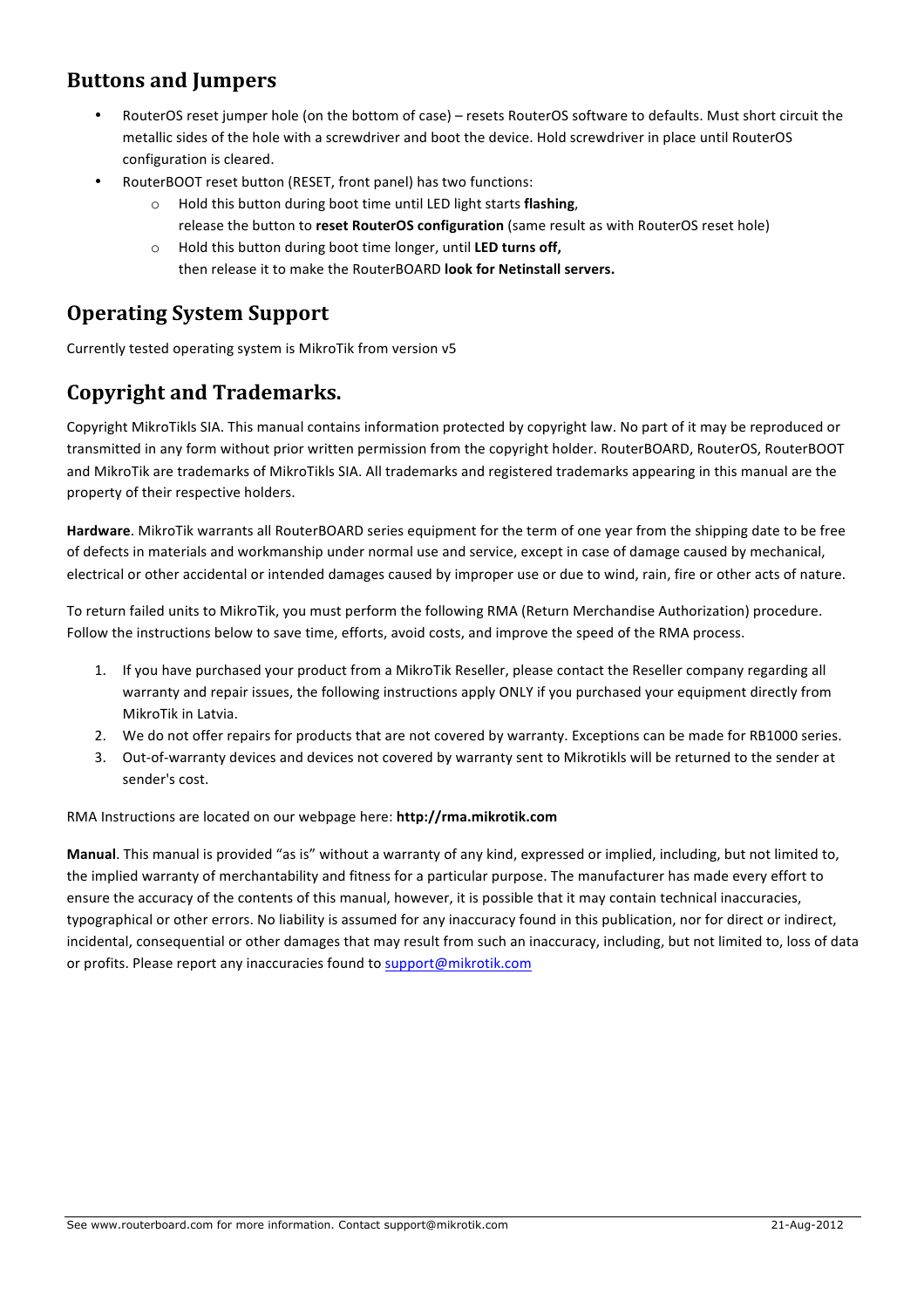# **Federal Communication Commission Interference Statement (FCC ID: TV7RB751-2HND)**

This equipment has been tested and found to comply with the limits for a Class B digital device, pursuant to Part 15 of the FCC Rules. These limits are designed to provide reasonable protection against harmful interference in a residential installation.

This equipment generates uses and can radiate radio frequency energy and, if not installed and used in accordance with the instructions, may cause harmful interference to radio communications. However, there is no guarantee that interference will not occur in a particular installation. If this equipment does cause harmful interference to radio or television reception, which can be determined by turning the equipment off and on, the user is encouraged to try to correct the interference by one of the following measures:

- Reorient or relocate the receiving antenna.
- Increase the separation between the equipment and receiver.
- Connect the equipment into an outlet on a circuit different from that to which the receiver is connected.
- Consult the dealer or an experienced radio/TV technician for help.

FCC Caution: Any changes or modifications not expressly approved by the party responsible for compliance could void the user's authority to operate this equipment.

This device complies with Part 15 of the FCC Rules. Operation is subject to the following two conditions: (1) This device may not cause harmful interference, and (2) this device must accept any interference received, including interference that may cause undesired operation. This device and its antenna must not be co-located or operation in conjunction with any other antenna or transmitter.

**IMPORTANT: Exposure to Radio Frequency Radiation.** 23 cm minimum distance has to be maintained between the antenna and the occupational user and 75 cm to general public. Under such configuration, the FCC radiation exposure limits set forth for a population/uncontrolled environment can be satisfied.

#### List of additional approved antennas:

- Omnidirectional Antenna, SF-245, 7.4 dBi
- Flat Panel Antenna, AAI-00089, 8.5 dBi

**Antenna Installation.** WARNING: It is installer's responsibility to ensure that when using the authorized antennas in the United States (or where FCC rules apply); only those antennas certified with the product are used. The use of any antenna other than those certified with the product is expressly forbidden in accordance to FCC rules CFR47 part 15.204. The installer should configure the output power level of antennas, according to country regulations and per antenna type. Professional installation is required of equipment with connectors to ensure compliance with health and safety issues.